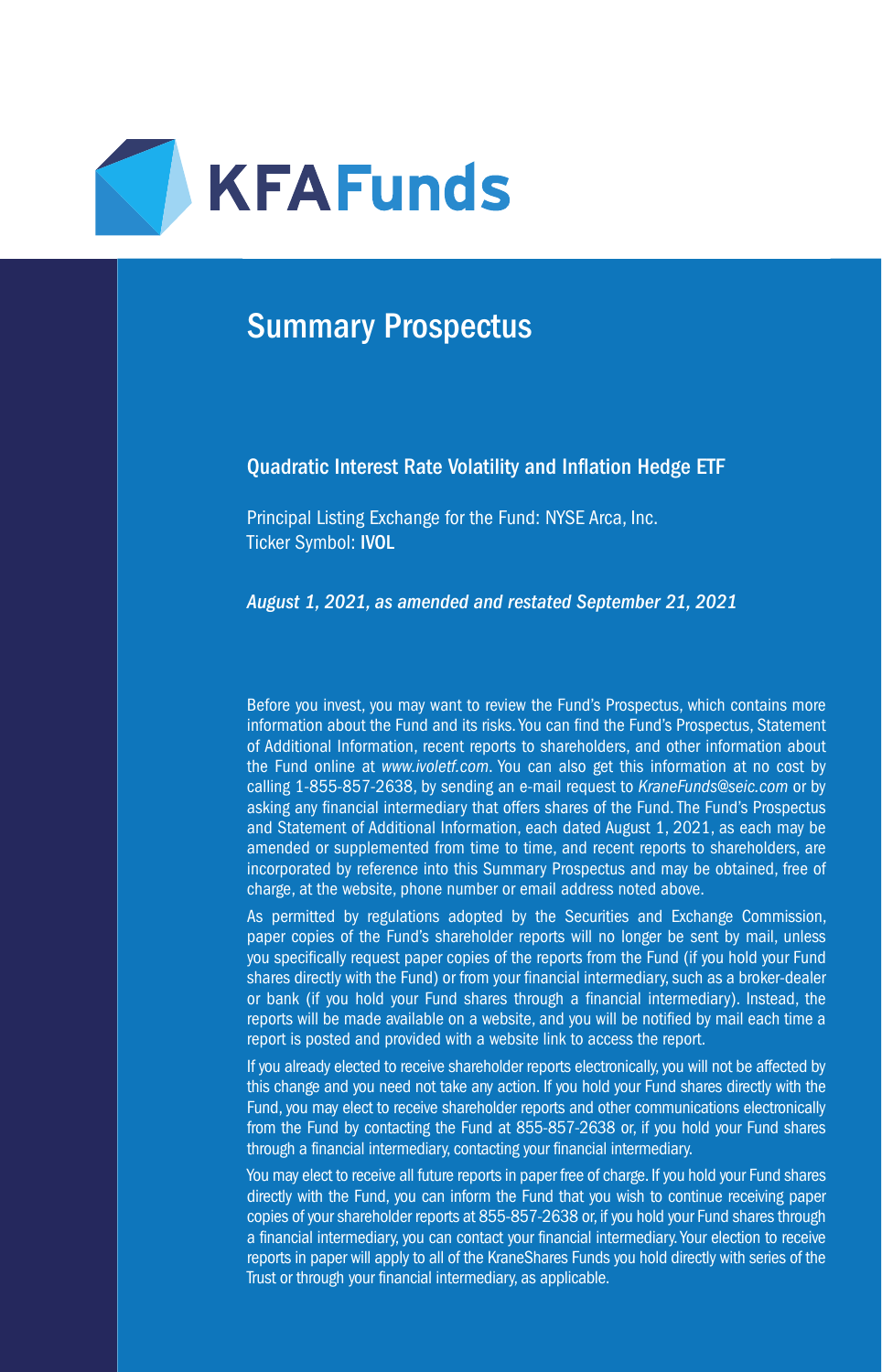#### Investment Objective

The Quadratic Interest Rate Volatility and Inflation Hedge ETF (the "Fund") is a fixed income ETF that seeks to hedge relative interest rate movements, whether these movements arise from falling short-term interest rates or rising long-term interest rates, and to benefit from market stress when fixed income volatility increases, while providing the potential for enhanced inflation-protected income.

#### Fees and Expenses of the Fund

The following table describes the fees and expenses you may pay if you buy, hold, and sell shares of the Fund. You may pay other fees, such as brokerage commissions and other fees to financial intermediaries, which are not reflected in the tables and examples below.

|                                                                                   | None  |
|-----------------------------------------------------------------------------------|-------|
| <b>Annual Fund Operating Expenses</b>                                             |       |
| (expenses that you pay each year as a percentage of the value of your investment) |       |
|                                                                                   | 0.99% |
|                                                                                   | 0.00% |
|                                                                                   | 0.06% |
|                                                                                   | 0.00% |
|                                                                                   | 1.05% |

*\* Pursuant to a Distribution Plan, the Fund may bear a Rule 12b-1 fee not to exceed 0.25% per year of the Fund's average daily net assets. However, no such fee is currently paid by the Fund, and the Board of Trustees has not currently approved the commencement of any payments under the Distribution Plan.*

## Example

This Example is intended to help you compare the cost of investing in the Fund with the cost of investing in other funds. The Example assumes that you invest \$10,000 in the Fund for the time periods indicated. The Example also assumes that your investment has a 5% return each year and that the Fund's operating expenses remain the same. This Example does not reflect any brokerage commissions that you may pay on purchases and sales of your shares. Although your actual costs may be higher or lower, based on these assumptions, whether you do or do not sell your shares, your costs would be:

| 1 Year | 3 Years | 5 Years | 10 Years |
|--------|---------|---------|----------|
| \$107  | \$334   | \$579   | \$1.283  |

## Portfolio Turnover

The Fund pays transaction costs, such as commissions, when it buys and sells securities (or "turns over" its portfolio). A higher portfolio turnover rate may indicate higher transaction costs and may result in higher taxes when Fund shares are held in a taxable account. These costs, which are not reflected in the Annual Fund Operating Expenses or in the Example, affect the Fund's performance. During the most recent fiscal year, the Fund's portfolio turnover rate was 0% of the average value of its portfolio. This rate excludes the value of portfolio securities received or delivered as a result of in-kind creations or redemptions of the Fund's shares and is calculated without regard to most derivatives. If such instruments were included, the Fund's portfolio turnover rate would be higher.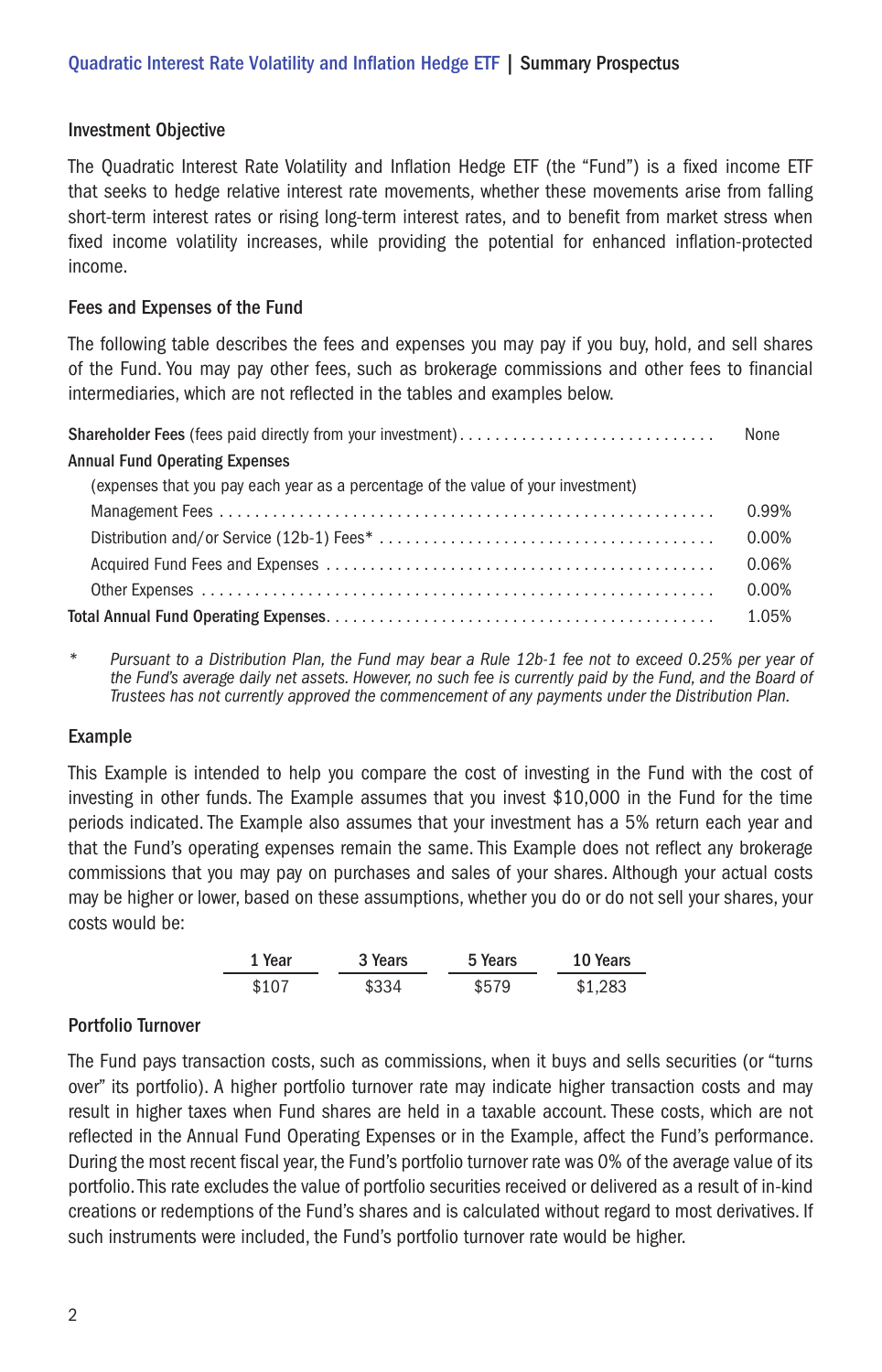#### Principal Investment Strategies

The Fund is actively managed and, under normal circumstances, seeks to achieve its investment objective primarily by investing, directly or indirectly, in a mix of U.S. Treasury Inflation-Protected Securities ("TIPS") and long options tied to the shape of the U.S. interest rate curve (described below). A "long option" refers to the purchase of an option, as opposed to the sale of an option not previously owned by the Fund, which would be referred to as a "short option." The Fund's strategy is designed to hedge against inflation risk and generate positive returns from the Fund's options during periods when interest rate volatility increases and/or the U.S. interest rate curve steepens (i.e., the spread between interest rates on U.S. long-term debt instruments and U.S. shorter-term debt instruments widens). Because equity and real estate market corrections tend to be correlated with interest rate volatility and a steepening of the interest rate curve, the Fund's strategy may also serve to hedge against the risks of such market corrections.

The Fund invests in TIPS directly or through other exchange-traded funds ("ETFs") that invest in TIPS. TIPS are U.S. government bonds (specifically, Treasury securities) whose principal amount increases with inflation, as measured by the Consumer Price Index ("CPI"), and are designed to protect investors from inflation risk. The Fund may purchase TIPS of any maturity.

The Fund also invests in long options tied to the shape of the U.S. interest rate swap curve. The U.S. interest rate swap curve is a type of interest rate curve that reflects the fixed interest rates used in interest rate swap agreements with different maturities (swap rates are the fixed interest rate exchanged for a floating interest rate in an interest rate swap). Such options are expected to (i) appreciate in value as the curve steepens or interest rate volatility increases and (ii) decrease in value or become worthless as the curve flattens or inverts or interest rate volatility declines. The U.S. interest rate swap curve "steepens" when the spread between swap rates on longer-term debt instruments and shorter-term debt instruments widens, "flattens" when such spread narrows, and "inverts" when swap rates on longer-term debt instruments become lower than those for shorter-term debt instruments (i.e., the spread is negative).

When the Fund purchases an option, the Fund pays a cost (premium) to purchase the option. The Fund's investments in options will be traded in the over-the counter ("OTC") market. OTC derivative instruments generally have more flexible terms negotiated between the buyer and the seller. These instruments would generally be subject to greater counterparty risk. Many of the protections afforded to exchange participants will not be available for OTC options and there is no daily price fluctuation limits. OTC instruments also may be subject to greater liquidity risk. Under the Fund's option contracts, the Fund pays upfront for the option contracts (i.e., the premium), and counterparties are not required to post variation margin. There is no potential additional cash outflow or future liability for the Fund under the options; the Fund's only potential loss on such options is the premium paid in advance. However, the Fund's options contracts are subject to counterparty risk, which is the risk of non-performance by an options counterparty. Such non-performance could result in a material loss to the Fund. The Fund is also subject to custodial risk as a result of (1) holding cash at the Fund's custodian because such cash deposits are unsecured liabilities of the custodian and (2) the custodian, at times, sweeping excess cash to other banks, which would be unsecured liabilities of those other banks.

Options contracts, by their terms, have stated expirations; therefore, to maintain consistent exposure to options, the Fund must periodically migrate out of options nearing expiration and into options with later expirations — a process referred to as "rolling." The Fund's investment sub-adviser, Quadratic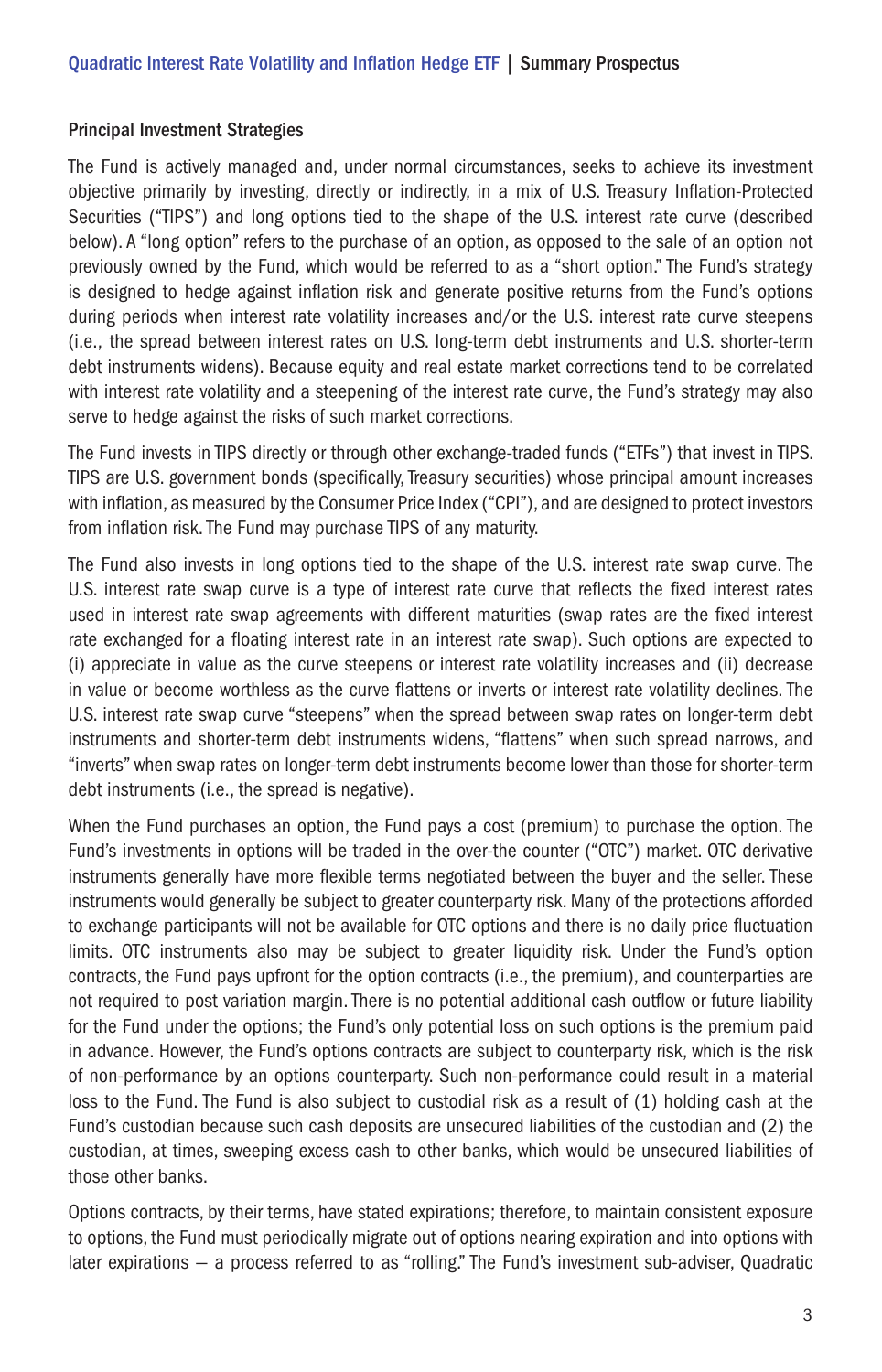Capital Management LLC ("Quadratic" or the "Sub-Adviser"), expects that the Fund will typically purchase options with a time-to-expiration of between six months and two years, though the Fund may purchase options with shorter or longer expirations.

Under normal circumstances, the Sub-Adviser generally expects to invest less than 20% of the Fund's assets in option premiums (as defined below) and to actively manage the Fund's options investments to reduce the weight of such options in the Fund's portfolio if their value increases above the desired amount. Similarly, the Sub-Adviser generally expects to sell portfolio investments and reinvest proceeds in options if the value of such options declines below the desired amount.

Investments in derivative instruments, such as options, have the economic effect of creating financial leverage in the Fund's portfolio because such investments may give rise to gains or losses that are disproportionate to the amount the Fund has invested in those instruments. Because the Fund only invests in long options as part of its principal investment strategy, the maximum loss for the Fund's options position is the "options premium," which is defined as the premium paid for the options and any post-purchase appreciation in value. Thus, any disproportionate returns are generally expected to exist only when the value of such options appreciates. However, following such appreciation, even small changes in the shape of the U.S. interest rate curve or interest rate volatility may result in a significant decline in the value of such options with a maximum loss equal to the options premium. The Fund is likely to be significantly more volatile than a fund holding only long positions in the same U.S. government bonds as the Fund because the options component of the Fund could result in significant gains for the Fund or in a complete loss of the premium for the Fund's options.

The Fund is non-diversified and therefore may invest a larger percentage of its assets in the securities of a single issuer or smaller number of issuers than diversified funds.

## Principal Risks

As with all exchange traded funds ("ETFs"), a shareholder of the Fund is subject to the risk that his or her investment could lose money. The Fund may not achieve its investment objective and an investment in the Fund is not by itself a complete or balanced investment program. An investment in the Fund is not a deposit with a bank and is not insured or guaranteed by the Federal Deposit Insurance Corporation or any other government agency. An investment in the Fund involves the risk of total loss. In addition to these risks, the Fund is subject to a number of additional principal risks that may affect the value of its shares, including:

Derivatives Risk. The use of derivatives may involve leverage, which includes risks that are different from, and greater than, the risks associated with investing directly in a reference asset, because a small investment in a derivative can result in a large impact on the Fund and may cause the Fund to be more volatile. Derivatives may at times be highly illiquid, and the Fund may not be able to close out or sell a derivative at a particular time or at an anticipated price. Derivatives can be difficult to value and valuation may be more difficult in times of market turmoil. There may be imperfect correlation between the derivative and that of the reference asset, resulting in unexpected returns that could materially adversely affect the Fund. Certain derivatives (such as swaps and options) are bi-lateral agreements that expose the Fund to counterparty risk, which is the risk of loss in the event that the counterparty to an agreement fails to make required payments or otherwise comply with the terms of derivative. In that case, the Fund may suffer losses potentially equal to, or greater than, the full value of the derivative if the counterparty fails to perform its obligations. That risk is generally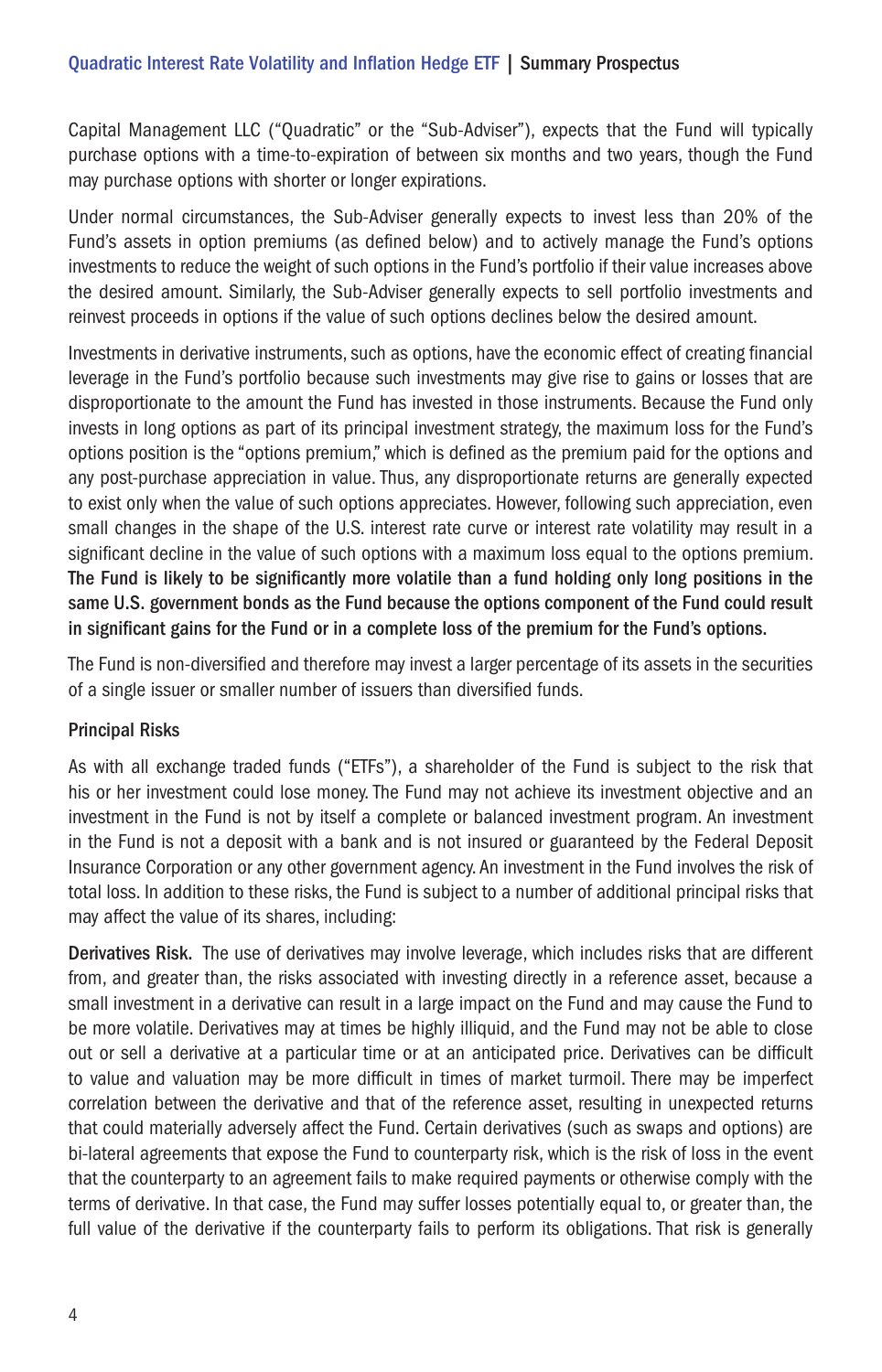thought to be greater with over-the-counter (OTC) derivatives than with derivatives that are exchange traded or centrally cleared. Counterparty risks are compounded by the fact that there are only a limited number of ways available to invest in certain reference assets and, therefore, there may be few counterparties to swaps or options based on those reference assets. Many derivatives are subject to segregation requirements that require the Fund to segregate the market or notional value of the derivatives, which could impede the portfolio management of the Fund.

The derivative instruments and techniques that the Fund may principally use include:

• *Options.* If the Fund buys an option, it buys a legal contract giving it the right to buy or sell a specific amount of the underlying instrument or swap on the underlying instrument at an agreed-upon price typically in exchange for a premium paid by the Fund. In general, most options on interest rate swaps are "European-style" options, which means that they can only be exercised at the end of the option term. A decision as to whether, when and how to use options involves the exercise of skill and judgment and even a well-conceived option transaction may be unsuccessful because of market behavior or unexpected events. The prices of options can be highly volatile and the use of options can lower total returns.

OTC options generally have more flexible terms negotiated between the buyer and the seller, but the counterparties may be required to post "variation margin" as frequently as daily to reflect any gains or losses in such options contracts. Where, as here, such variation margin is not required to be posted, such instruments are generally subject to greater credit risk and counterparty risk, which is the risk that the other party to the derivative will fail to make required payments or otherwise comply with the terms of the option. Counterparty risk may arise because of market activities and developments, the counterparty's financial condition (including financial difficulties, bankruptcy, or insolvency), or other reasons. OTC instruments also may be subject to greater liquidity risk.

Hedging Risk. The Fund seeks to mitigate (or hedge) the risk associated with the potential impact of a steepening U.S. interest rate curve ("curve risk"), an increase in inflation and inflation expectations, and an increase in interest rate volatility on the performance of U.S. government bonds. The Fund does not seek to mitigate credit risk, non-curve interest rate risk, or other factors influencing the price of U.S. government bonds, which factors may have a greater impact on the bonds' returns than the U.S. interest rate curve or inflation. Further, there is no guarantee that the Fund's investments will eliminate or mitigate curve risk, inflation risk or the potential impact of interest rate volatility on long positions in U.S. government bonds. If interest rates rise in parallel within the U.S. interest rate curve, the Fund will not be hedged. In addition, when the U.S. interest rate curve flattens or inverts, the Fund's investments in options may lose value or end up worthless. Under such circumstances, the Fund will generally underperform a portfolio comprised solely of U.S. government bonds (without the options owned by the Fund). In a flattening or inverted curve environment, the Fund's hedging strategy could result in disproportionately larger losses in the Fund's options as compared to gains or losses in its U.S. government bond positions attributable to interest rate changes. There is no guarantee that the Fund will have positive returns, even in environments of sharply rising inflation rates in which the Fund's options might be expected to mitigate the effects of such rises. The Fund will incur expenses when entering into positions in rate-linked options. Moreover, to the extent that curve risk has been priced into the U.S. government bonds owned by the Fund, the Fund will underperform other investments even during periods of curve steepening.

Rate-Linked Derivatives Investment Risk. The Fund's exposure to derivatives tied to interest rates subjects the Fund to greater volatility than investments in traditional securities, such as stocks and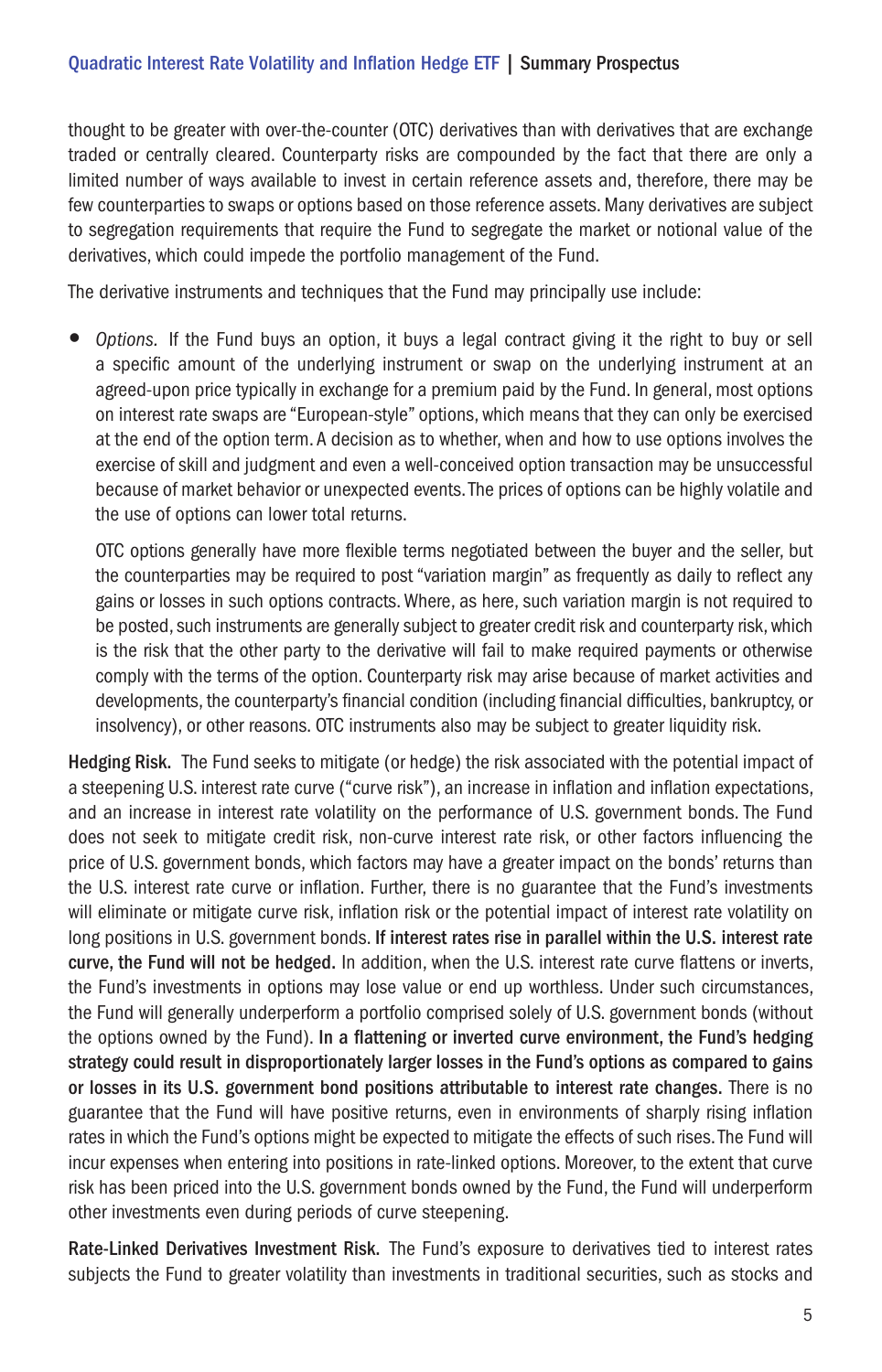## Quadratic Interest Rate Volatility and Inflation Hedge ETF | Summary Prospectus

bonds. Investing in derivatives tied to interest rates, including through options tied to the shape of the U.S. interest rate curve, can be extremely volatile. The value of such investments may fluctuate rapidly based on a variety of factors, including overall market movements; economic events and policies; changes in interest rates or inflation rates; changes in monetary and exchange control programs; war; acts of terrorism; natural disasters; and technological developments. The Fund is expected to benefit from the options it holds if the U.S. interest rate curve steepens during the time period in which the Fund holds the options. However, if the U.S. interest rate curve flattens or inverts, the Fund will lose money on the options, up to the amount invested in option premiums, and underperform an otherwise identical bond fund that had not used such options. Rate-linked derivatives may lose money if interest rates change in a manner not anticipated by the Sub-Adviser.

An increase in interest rates may cause the value of securities held directly or indirectly by the Fund to decline to the extent that the increase is not linked to a steepening of the U.S. interest rate curve or the Fund's hedging strategy is not effectively implemented. Even if the Fund is hedged against losses due to interest rate increases linked to U.S. interest rate curve steepening, outright interest rate increases may lead to heightened volatility in the fixed-income markets and may positively affect the value of the Fund's options while negatively impacting the Fund's investments in TIPS.

There can be no assurance that the Fund's interest-rate linked options will accurately deliver positive returns if inflation experienced in the United States or the rate of expected future inflation reflected in the prices and yields of bonds held by the Fund rises. The Fund could lose money on the options held by the Fund, and the present value of the Fund's portfolio investments could decrease if inflation increases. These interest rate-linked options may also cause the Fund's net asset value and returns to be more volatile and expose the Fund to increased counterparty risk. Fluctuations in the steepness of the U.S. interest rate curve or the price of the options owned by the Fund could materially adversely affect an investment in the Fund.

The Fund's investments in options are not intended to mitigate duration and credit risk or other factors influencing the price of U.S. government bonds, which may have a greater impact on the bonds' returns than curve risk. Moreover, to the extent that curve risk has been priced into the government bonds owned directly or indirectly by the Fund, the Fund could underperform other investments even during inflationary periods. There is no guarantee that the Fund will have positive performance even in environments of sharply rising inflation. There is no guarantee that the Fund will be able to successfully mitigate inflation risk or that bond values and interest rates will match changes in inflation rates.

Fixed Income Securities Risk. Investing in fixed income securities subjects the Fund to the following risks:

Credit Risk. Credit risk refers to the possibility that the issuer of a security will not be able to make payments of interest and principal when due. Changes in an issuer's credit rating or the market's perception of an issuer's creditworthiness may also affect the value of an investment in that issuer.

Event Risk. Event risk is the risk that an unexpected event could interfere with an issuer's ability to make timely interest or principal payments or that causes market speculation about the issuer's ability to make such payments, which could cause the credit quality and market value of an issuer's bonds and/or other debt securities to decline significantly.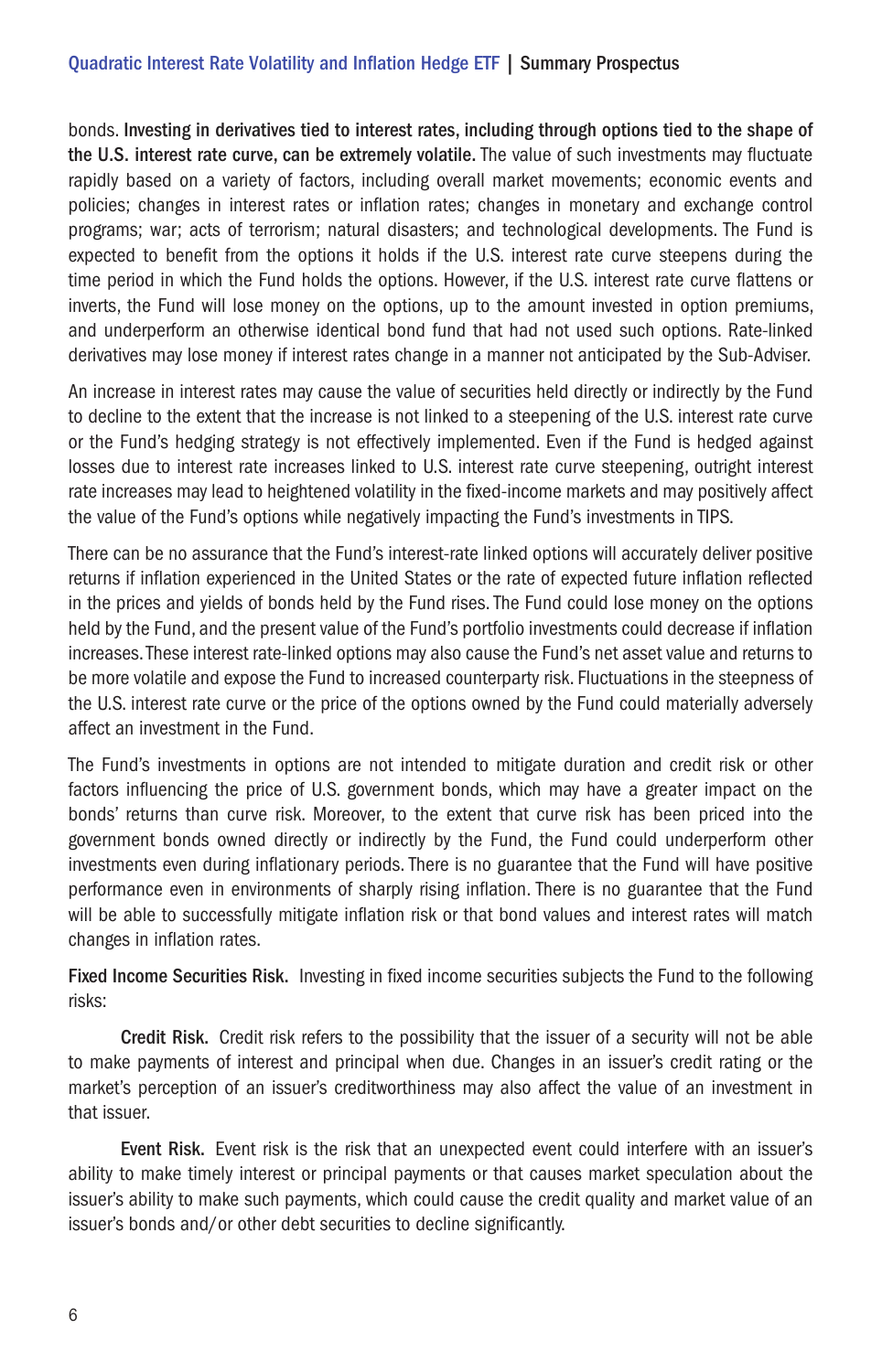## Quadratic Interest Rate Volatility and Inflation Hedge ETF | Summary Prospectus

Interest Rate Risk. Generally, the value of fixed income securities will change inversely with changes in interest rates. As interest rates rise, the market value of fixed income securities tends to decrease. Conversely, as interest rates fall, the market value of fixed income securities tends to increase. This risk will be greater for long-term securities than for short-term securities. The current low interest rate environment increases the risks associated with rising interest rates.

Maturity Risk. The value of the Fund's fixed income investments is also dependent on their maturity. Generally, the longer the maturity of a fixed income security, the greater its sensitivity to changes in interest rates.

TIPS Risk. U.S. Treasury Inflation-Protected Securities ("TIPS") are debt instruments issued by the by the United States Department of the Treasury. The principal of TIPS increases with inflation and decreases with deflation, as measured by the Consumer Price Index ("CPI"). When TIPS mature, investors are paid the adjusted principal or original principal, whichever is greater. Interest payments on TIPS are unpredictable and will fluctuate as the principal and corresponding interest payments are adjusted for inflation. Inflation-indexed bonds generally pay a lower nominal interest rate than a comparable non-inflation-indexed bond. There can be no assurance that the CPI will accurately measure the real rate of inflation in the prices of goods and services. Any increases in the principal amount of TIPS will be considered taxable ordinary income, even though the Fund or applicable underlying ETF will not receive the principal until maturity. As a result, the Fund may make income distributions to shareholders that exceed the cash it receives. In addition, TIPS are subject to credit risk, interest rate risk, and maturity risk.

U.S. Government Obligations Risk. Obligations of U.S. Government agencies and authorities receive varying levels of support and may not be backed by the full faith and credit of the U.S. Government, which could affect the Fund's ability to recover should they default. No assurance can be given that the U.S. Government will provide financial support to its agencies and authorities if it is not obligated by law to do so. Additionally, market prices and yields of securities supported by the full faith and credit of the U.S. government or other countries may decline or be negative for short or long periods of time.

LIBOR Transition Risk. The United Kingdom's Financial Conduct Authority announced a phase out of the London Interbank Offered Rate ("LIBOR"). Although many LIBOR rates will be phased out by the end of 2021, a selection of widely used USD LIBOR rates will continue to be published through June 2023 in order to assist with the transition. The Fund may be exposed to financial instruments tied to LIBOR to determine payment obligations, financing terms, hedging strategies or investment value. The transition process away from LIBOR might lead to increased volatility and illiquidity in markets for, and reduce the effectiveness of new hedges placed against, instruments whose terms currently include LIBOR. The ultimate effect of the LIBOR transition process on the Funds is uncertain.

Non-Diversified Fund Risk. Because the Fund is non-diversified and may invest a greater portion of its assets in fewer issuers than a diversified fund, changes in the market value of a single portfolio holding could cause greater fluctuations in the Fund's share price than would occur in a diversified fund. This may increase the Fund's volatility and cause the performance of a single portfolio holding or a relatively small number of portfolio holdings to have a greater impact on the Fund's performance.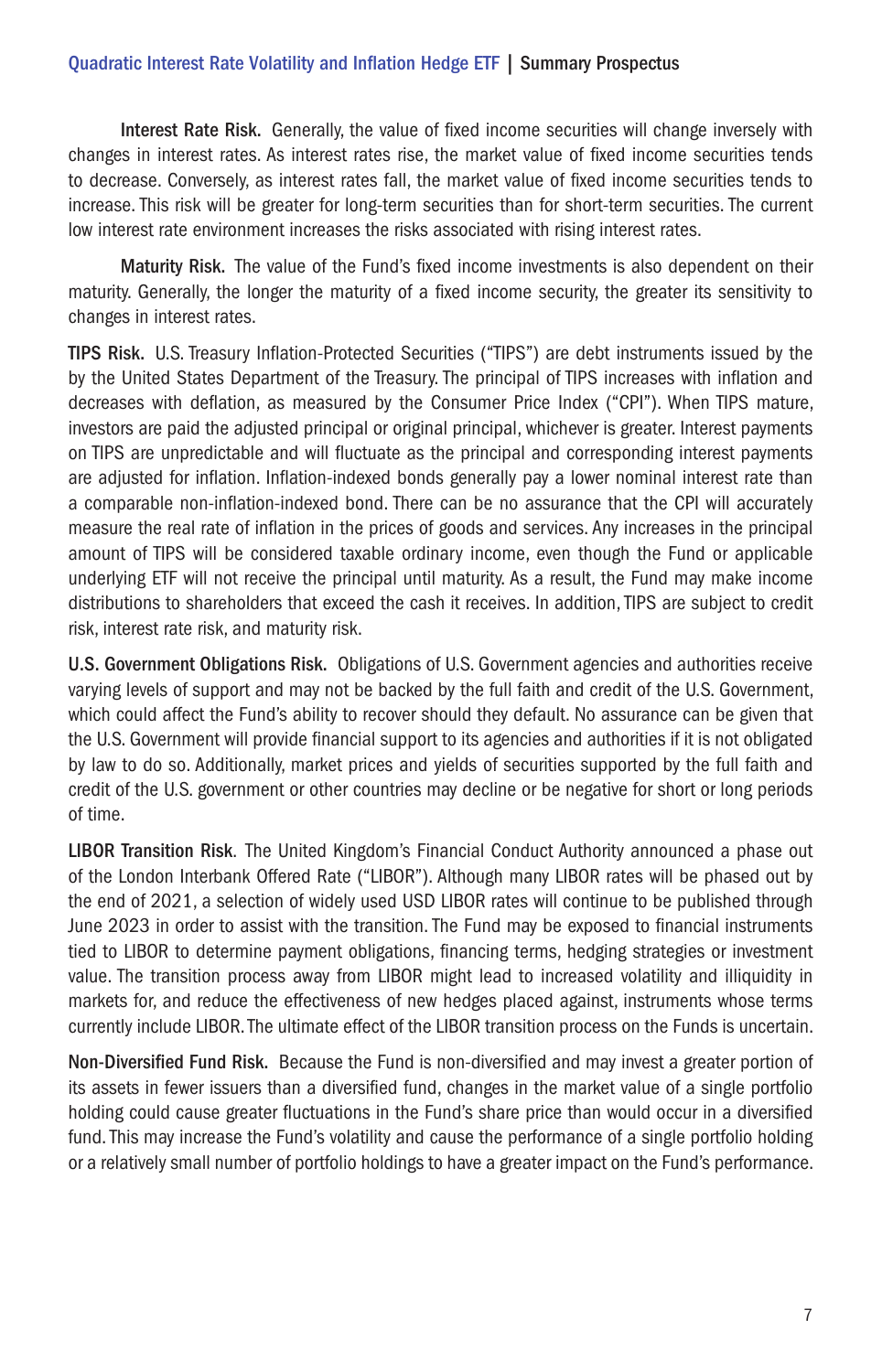ETF Risk. As an ETF, the Fund is subject to the following risks:

Authorized Participants Concentration Risk. The Fund has a limited number of financial institutions that may act as Authorized Participants. To the extent they exit the business or are otherwise unable to proceed in creation and redemption transactions with the Fund and no other Authorized Participant is able to step forward to create or redeem, shares of the Fund may be more likely to trade at a premium or discount to net asset value ("NAV") and possible face trading halts or delisting. Authorized Participant concentration risk may be heightened for exchange-traded funds ("ETFs"), such as the Fund, that invest in securities issued by non-U.S. issuers or other securities or instruments that have lower trading volumes.

Premium/Discount Risk. There may be times when the market price of the Fund's shares is more than the NAV intra-day (at a premium) or less than the NAV intra-day (at a discount). As a result, shareholders of the Fund may pay more than NAV when purchasing shares and receive less than NAV when selling Fund shares. This risk is heightened in times of market volatility or periods of steep market declines. In such market conditions, market or stop loss orders to sell Fund shares may be executed at prices well below NAV.

Secondary Market Trading Risk. Investors buying or selling shares in the secondary market will normally pay brokerage commissions, which are often a fixed amount and may be a significant proportional cost for investors buying or selling relatively small amounts of shares. Secondary market trading is subject to bid-ask spreads and trading in Fund shares may be halted by the Exchange because of market conditions or other reasons. If a trading halt occurs, a shareholder may temporarily be unable to purchase or sell shares of the Fund. In addition, although the Fund's shares are listed on the Exchange, there can be no assurance that an active trading market for shares will develop or be maintained or that the Fund's shares will continue to be listed.

Liquidity Risk. The Fund's investments are subject to liquidity risk, which exists when an investment is or becomes difficult or impossible to purchase or sell at an advantageous time and price. Liquidity risk may be the result of, among other things, market turmoil, the reduced number and capacity of traditional market participants, or the lack of an active trading market. Markets for securities or financial instruments could be disrupted by a number of events, including, but not limited to, an economic crisis, natural disasters, new legislation or regulatory changes inside or outside the U.S. Liquid investments may become less liquid after being purchased by the Fund, particularly during periods of market stress. In addition, if a transaction is particularly large or if the relevant market is or becomes illiquid, it may not be possible to initiate a transaction or liquidate a position, which may cause the Fund to suffer significant losses and difficulties in meeting redemptions. If a number of securities held by the Fund stop trading, it may have a cascading effect and cause the Fund to halt trading. Volatility in market prices will increase the risk of the Fund being subject to a trading halt.

Management Risk. The Fund is actively-managed and may not meet its investment objective based on the Sub-Adviser's success or failure to implement investment strategies for the Fund. The Sub-Adviser's evaluations and assumptions regarding investments, interest rates, inflation, and other factors may not successfully achieve the Fund's investment objective given actual market conditions. Additionally, the Sub-Adviser has not previously managed a registered investment company, which could create additional risks for investments in the Fund.

Market Risk. The values of the Fund's holdings could decline generally or could underperform other investments. In addition, there is a risk that policy changes by the U.S. Government, Federal Reserve, and/or other government actors could cause volatility in global financial markets and negative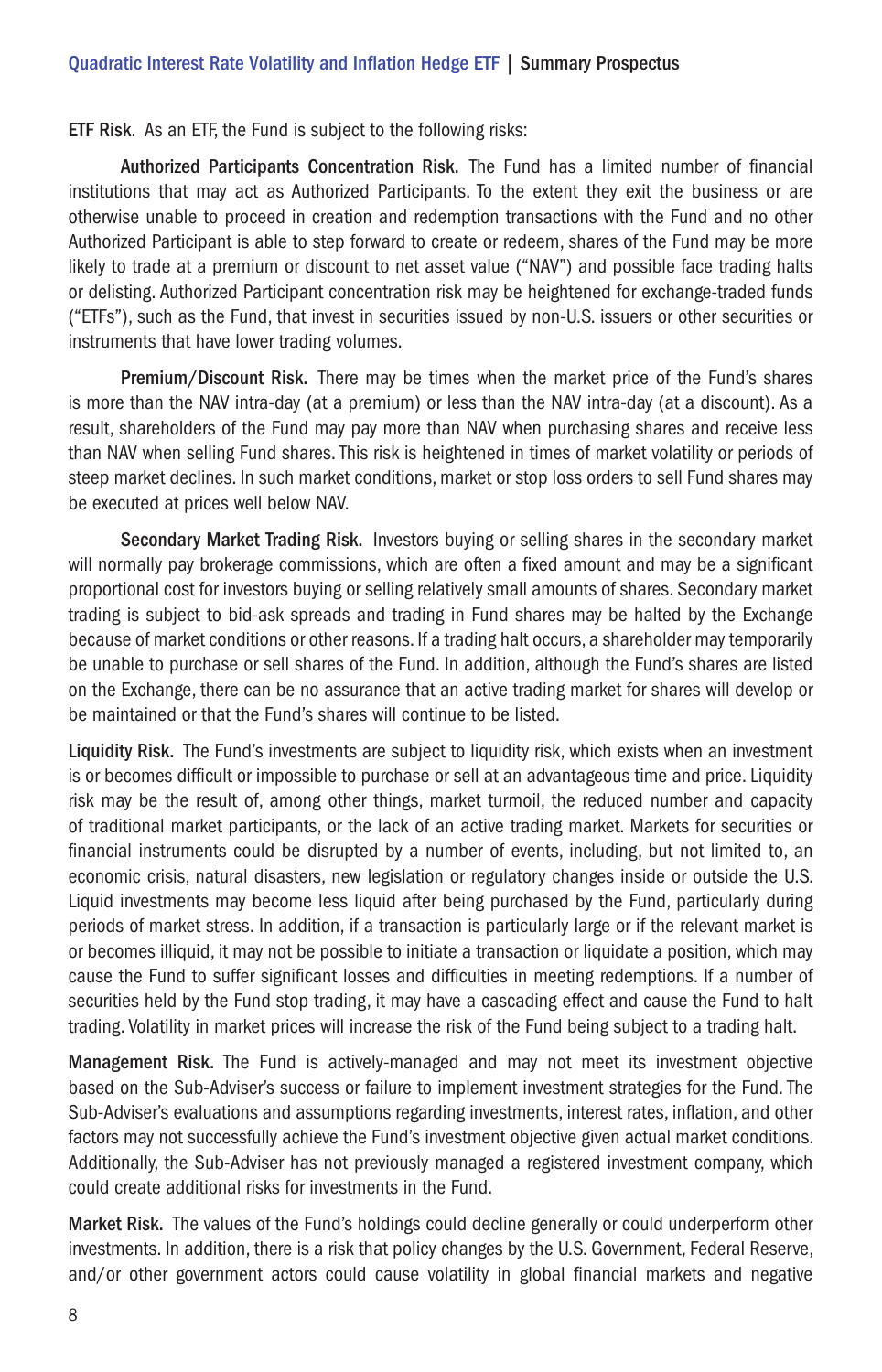sentiment, which could have a negative impact on the Fund and could result in losses. Geopolitical and other risks, including environmental and public health risks may add to instability in world economies and markets generally. Changes in value may be temporary or may last for extended periods. Further, the Fund is susceptible to the risk that certain investments may be difficult or impossible to sell at a favorable time or price. Market developments may also cause the Fund's investments to become less liquid and subject to erratic price movements.

Valuation Risk. Independent market quotations for certain investments held by the Fund may not be readily available, and such investments may be fair valued or valued by a pricing service at an evaluated price. These valuations involve subjectivity and different market participants may assign different prices to the same investment. As a result, there is a risk that the Fund may not be able to sell an investment at the price assigned to the investment by the Fund.

Large Shareholder Risk. To the extent a large number of shares of a Fund is held by a single shareholder or a small group of shareholders, the Fund is subject to the risk that redemption by those shareholders of all or a large portion of their shares will adversely affect the Fund's performance by forcing the Fund to sell securities, potentially at disadvantageous prices, to raise the cash needed to satisfy such redemption requests. This risk may be heightened during periods of declining or illiquid markets, or to the extent that such large shareholders have short investment horizons or unpredictable cash flow needs. Such redemptions may also increase transaction costs and/or have adverse tax consequences for remaining shareholders.

High Portfolio Turnover Risk. The Fund may incur high portfolio turnover rates, which may increase the Fund's brokerage commission costs and negatively impact the Fund's performance. Such portfolio turnover also may generate net short-term capital gains.

Investment in Investment Companies Risk. When the Fund invests in other investment companies (or funds), it will indirectly be exposed to the risks of such funds' investments. Moreover, the Fund will incur its pro rata share of such funds' expenses. Additionally, investments in ETFs are subject to ETF Risk.

Tax Risk. To qualify for the favorable U.S. federal income tax treatment accorded to a regulated investment company ("RIC") under the Internal Revenue Code of 1986, as amended (the "Code"), the Fund must satisfy certain income, asset diversification and distribution requirements each year. Among other requirements, the Fund must derive at least 90% of its gross income each taxable year from certain qualifying sources of income and the Fund's assets must be diversified so that at least 50% of the value of the Fund's total assets is represented by cash and cash items, U.S. government securities, securities of other RICs, and other securities, subject to certain other limitations (see the "Taxes" section in the SAI for additional information). The Fund's investments in certain rate-linked derivative instruments (such as rate-linked options) may generate income that is not qualifying income and such investments may not be treated as investments in "securities" for purposes of the asset diversification requirement. The Fund will also need to manage its exposure to derivatives counterparties for purposes of satisfying the diversification test. If the Fund were to fail to meet the qualifying income test or asset diversification test and fail to qualify as a RIC, it would be taxed in the same manner as an ordinary corporation, and distributions to its shareholders would not be deductible by the Fund in computing its taxable income, which would adversely affect the Fund's performance. The failure by the Fund to qualify as a RIC would have significant negative tax consequences to Fund shareholders and would significantly and adversely affect a shareholder's return on its investment in the Fund. Under certain circumstances, the Fund may be able to cure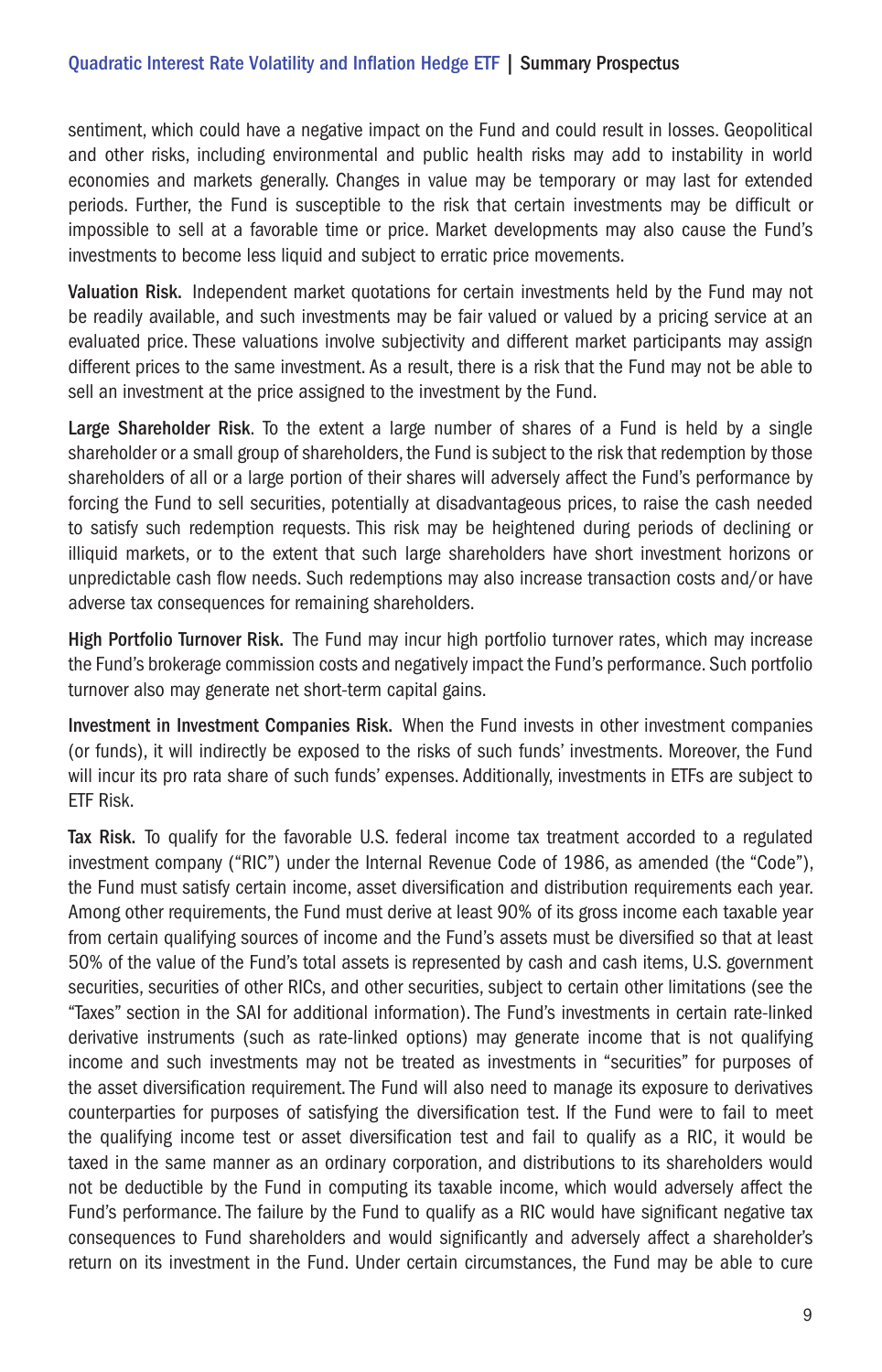a failure to meet the qualifying income test or asset diversification test if such failure was due to reasonable cause and not willful neglect, but to do so the Fund may incur significant fund-level taxes, which would effectively reduce (and could eliminate) the Fund's returns.

Cash and Cash Equivalents Risk. The Fund may hold cash or cash equivalents. Generally, such positions offer less potential for gain than other investments. Holding cash or cash equivalents, even strategically, may lead to missed investment opportunities. This is particularly true when the market for other investments in which the Fund may invest is rapidly rising. If the Fund holds cash uninvested it will be subject to the credit risk of the depositing institution holding the cash.

Return of Capital Distributions From the Fund Reduce the Tax Basis of Fund Shares. Historically, a portion of the Fund's distributions have been treated as a return of capital for tax purposes. Return of capital distributions are not taxable income to you but reduce your tax basis in your shares of the Fund. Such a reduction in tax basis will result in larger taxable gains and/or lower tax losses on a subsequent sale of shares of the Fund. There is no guarantee that the character of the Fund's distributions will be similar in the future.

## Performance Information

The following bar chart and table illustrate the variability of the Fund's returns and indicate the risks of investing in the Fund by showing how the Fund's average annual total returns compare with those of a broad measure of market performance. All returns include the reinvestment of dividends and distributions. As always, please note that the Fund's past performance (before and after taxes) is not necessarily an indication of how it will perform in the future. Updated performance information is available at no cost by visiting *www.ivoletf.com*. Past performance does not necessarily indicate how the Fund will perform in the future.





As of June 30, 2021, the Fund's calendar year-to-date total return was 0.66%.

## Best and Worst Quarter Returns (for the period reflected in the bar chart above)

| <b>Ouarter</b> |                 |
|----------------|-----------------|
| Return         | Ended/Year      |
|                | 4.56% 6/30/2020 |
|                |                 |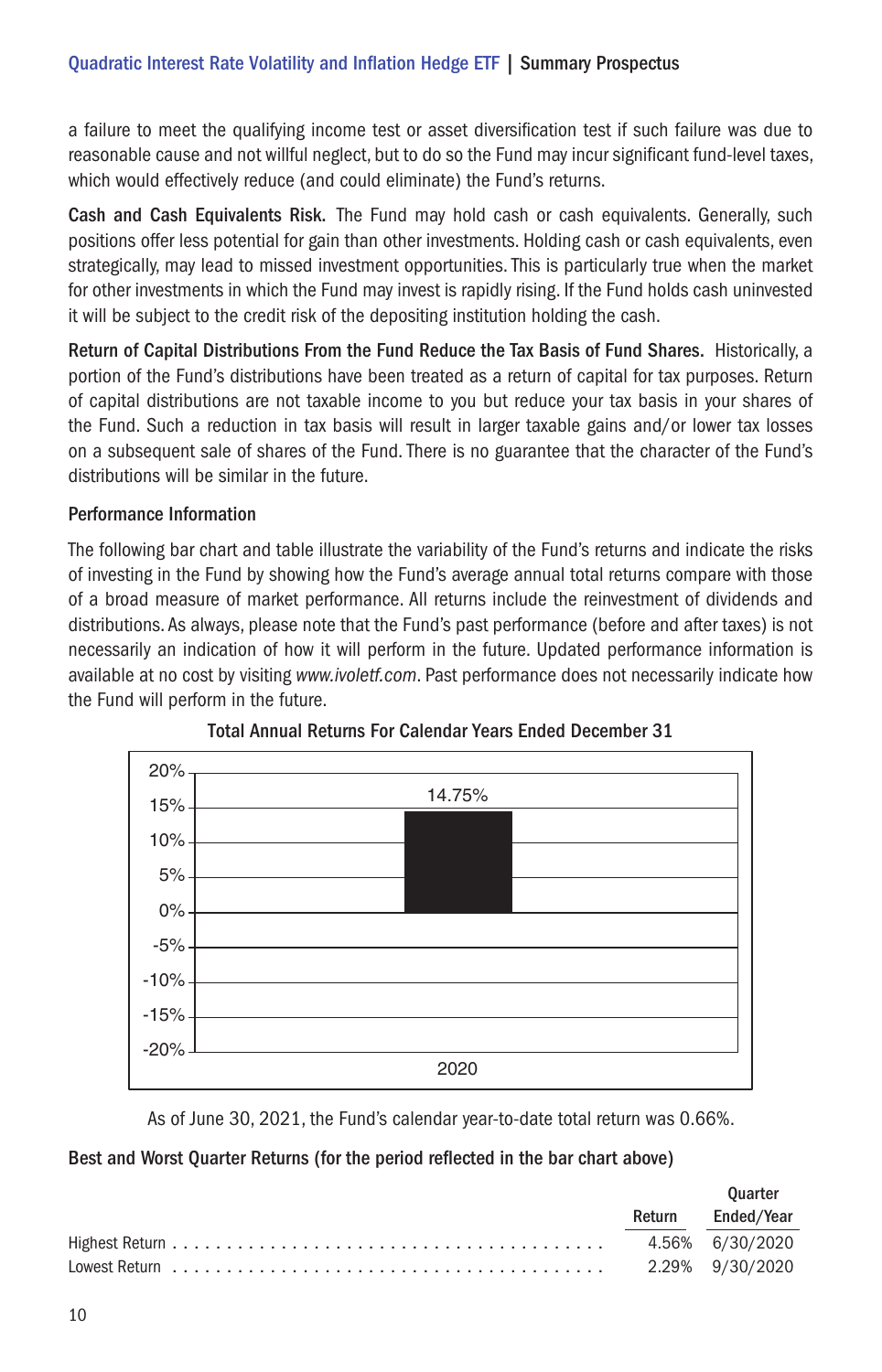## Average Annual Total Returns for the periods ended December 31, 2020

| Quadratic Interest Rate Volatility and Inflation Hedge ETF              | 1 year | Since<br>Inception<br>$(5-14-2019)$ |
|-------------------------------------------------------------------------|--------|-------------------------------------|
|                                                                         |        |                                     |
|                                                                         | 14.75% | 10.87%                              |
|                                                                         | 13.68% | 9.69%                               |
| Return After Taxes on Distributions and Sale of Fund Shares             | 8.95%  | 7.88%                               |
| Bloomberg Barclays US Treasury Inflation-Linked Bond Index (Reflects no |        |                                     |
|                                                                         | 10.99% | 9.48%                               |

#### Management

#### Investment Adviser and Sub-Adviser

Krane Funds Advisors, LLC ("Krane" or "Adviser"), a UN PRI signatory, serves as the investment adviser to the Fund.

Quadratic Capital Management LLC ("Quadratic" or "Sub-Adviser"), a registered Small/Minority Business Enterprise and a majority woman-owned firm, which is a member of the SASB Alliance and supports the elevation of financially material ESG standards, serves as the investment sub-adviser to the Fund.

## Portfolio Manager

Nancy Davis, Managing Partner and Chief Investment Officer of Quadratic, has been primarily responsible for the day-to-day management of the Fund's portfolio since the Fund's inception in April 2019.

## Purchase and Sale of Fund Shares

Shares may be purchased and redeemed from the Fund only in "Creation Units" of 25,000 shares, or multiples thereof. As a practical matter, only institutions and large investors, such as market makers or other large broker-dealers, purchase or redeem Creation Units. Most investors will buy and sell shares of the Fund on the Exchange. Individual shares can be bought and sold throughout the trading day like other publicly traded securities through a broker-dealer on the Exchange. These transactions do not involve the Fund. The price of an individual Fund share is based on market prices, which may be different from its NAV. As a result, the Fund's shares may trade at a price greater than the NAV (at a premium) or less than the NAV (at a discount). An investor may incur costs attributable to the difference between the highest price a buyer is willing to pay to purchase shares of the Fund (bid) and the lowest price a seller is willing to accept for shares of the Fund (ask) when buying or selling shares in the secondary market (the "bid-ask spread"). Most investors will incur customary brokerage commissions and charges when buying or selling shares of the Fund through a broker-dealer.

Recent information regarding the Fund, including its NAV, market price, premiums and discounts, and bid ask spreads, are available on the Fund's website at *www.ivoletf.com*.

## Tax Information

Fund distributions are generally taxable as ordinary income, qualified dividend income or capital gains (or a combination), unless your investment is in an IRA or other tax-advantaged retirement account, which may be taxable upon withdrawal.